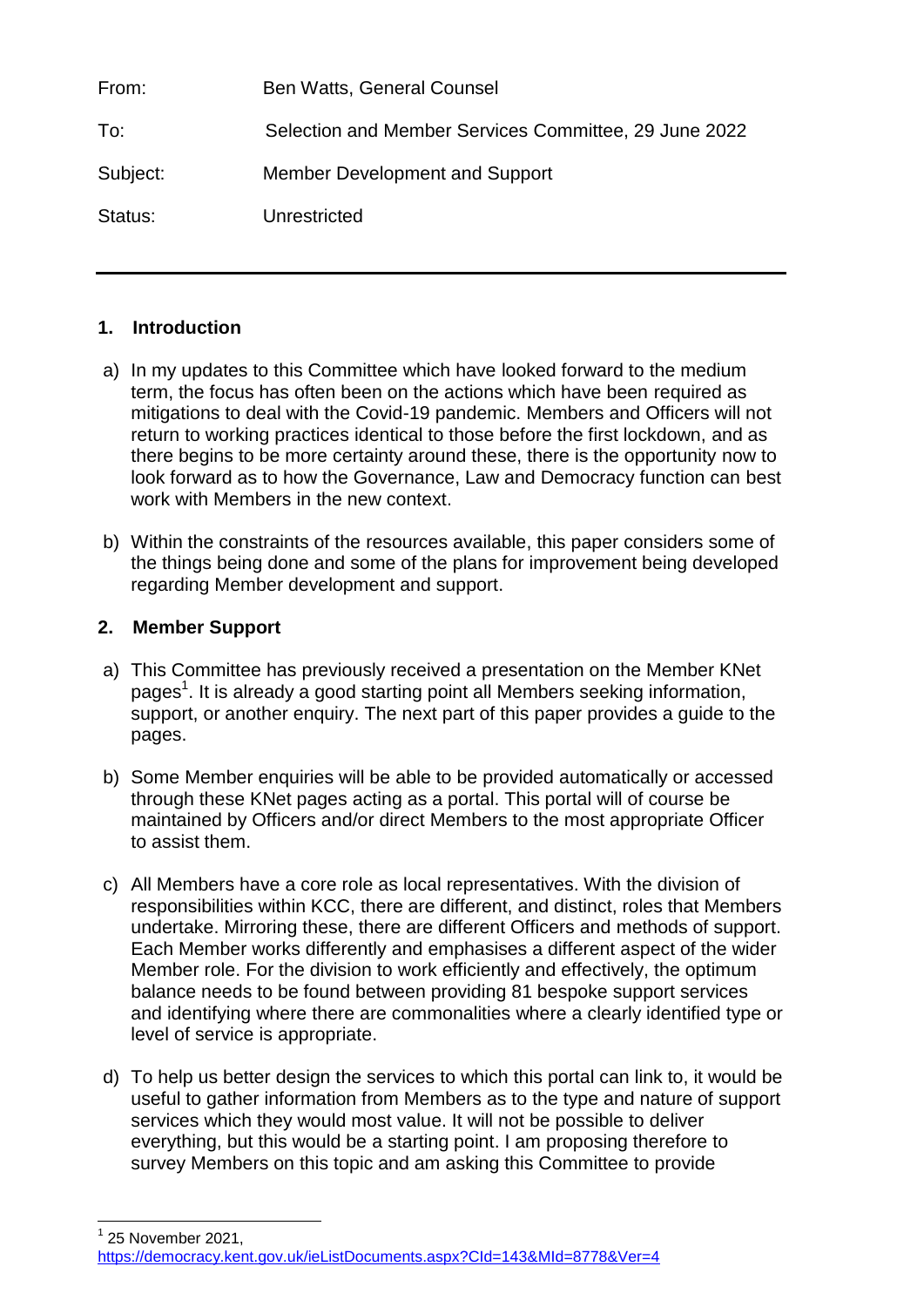suggestions as to the areas it should cover. In addition, I will arrange workshops over the summer to explore further.

#### **3. Member KNet Overview**

a) **The Carousel** - The Member KNet pages are reviewed on a weekly basis, and new stories are added to the carousel most weeks. When stories are taken off of the carousel, if the information is still relevant, it is moved to the Advice and Guidance column, beneath the resources bar.



b) **Resources** - The resources bar beneath the carousel contains quick links to useful resources. During 2020 and 2021 there was a link to a regularly updated summary of Covid-19 related news and policies. This has recently been updated, and the Covid-19 updates have been replaced with links to the most recent briefing presentations and papers for the Strategic Reset Programme.

| <b>RESOURCES</b>                               |                           |                                            |                                                                                                                        |
|------------------------------------------------|---------------------------|--------------------------------------------|------------------------------------------------------------------------------------------------------------------------|
| Please send<br>requests for<br>KNet content to | Members'<br>Video<br>Area | Member Briefing<br>Presentation<br>Library | Strategic Reset Programme<br>All Member Briefing Presentation,<br><b>Executive Summary and Update per</b><br>Programme |

c) The resources bar also contains a link to the Members' video area which contains recordings of briefings, inductions, and training sessions which can be watched back at any time. There is also a link to the presentation library, which contains the presentations from Member briefings for reference purposes.

| Channels<br>Videos<br><b>Highlights</b>                                         | Membership                                                                                            |                                                                            |
|---------------------------------------------------------------------------------|-------------------------------------------------------------------------------------------------------|----------------------------------------------------------------------------|
| Search for channels                                                             | Sort by                                                                                               |                                                                            |
| Search for channels                                                             | Number of followers<br>$\checkmark$                                                                   |                                                                            |
|                                                                                 |                                                                                                       |                                                                            |
| Inductions<br>$\circledast$                                                     | <b>Briefings</b><br>⊜                                                                                 | Training & Member<br>⊜                                                     |
| This channel contains induction videos<br>and recordings of induction sessions. | This channel contains the recordings of<br>all Member Briefings that have taken<br>place.<br>$\cdots$ | This channel contains training videos and<br>videos by Member Development. |
| $\Box$ 14 $R^8$ 8                                                               | $\Box$ 10 $\mathcal{R}$ 6                                                                             | $\Box$ <sub>5</sub> $R$ <sup>3</sup>                                       |
| <b>Follow</b><br>$\cdots$                                                       | <b>Follow</b><br>$\cdots$                                                                             | <b>Follow</b><br>$\cdots$                                                  |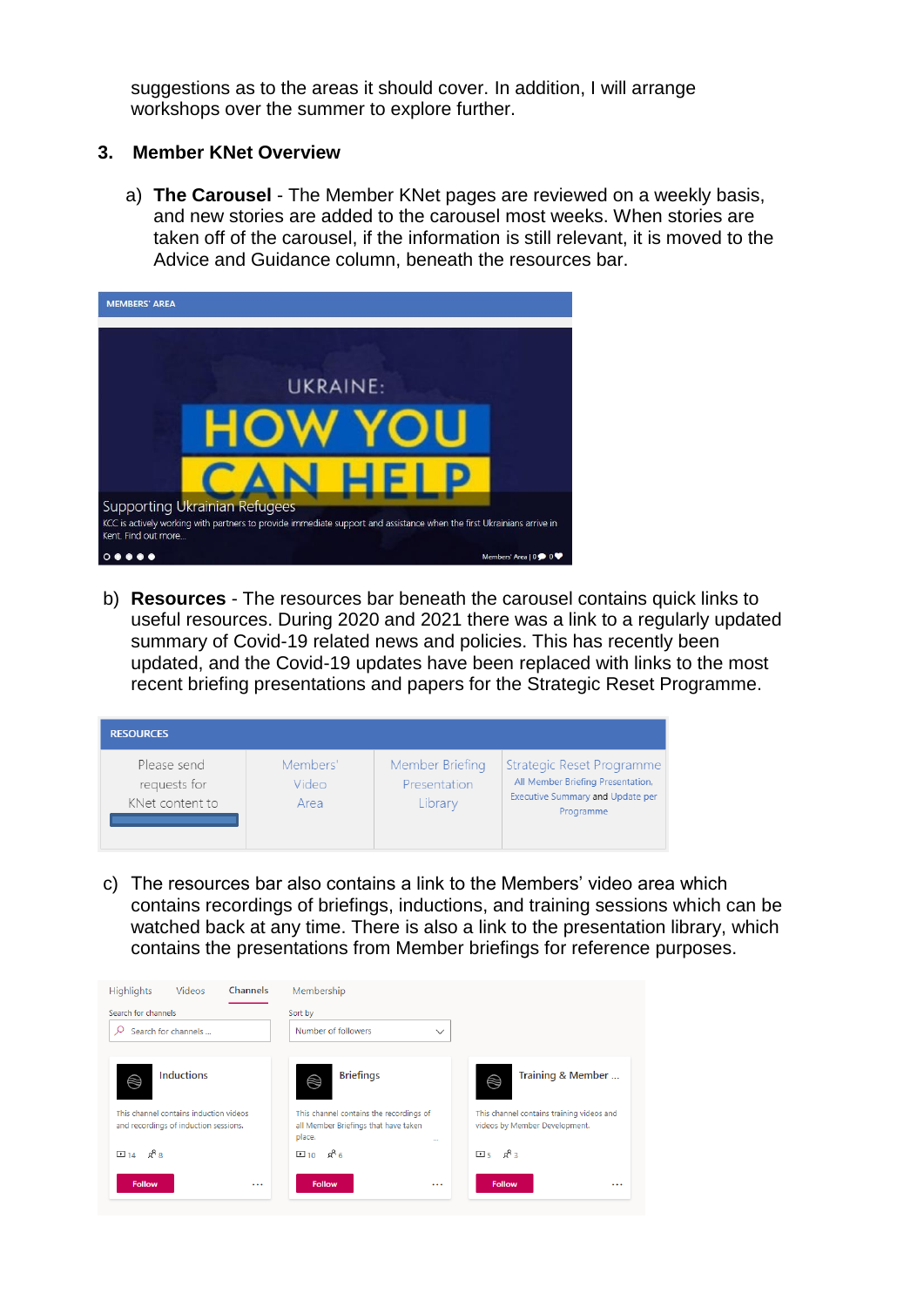d) **Quick Links** - The quick links section on the main Member KNet page contains links to different areas of KNet and to external pages.



- e) The internal pages are:
	- Useful contacts: Contact information is provided by each directorate and is refreshed periodically. A refresh of this information is currently underway at the time of writing.
	- Expenses: Contains the information needed to submit an expenses claim.
	- Useful documents: Contains documents relating to IT support, Member grants, KCC policies and general documents such as the KCC Constitution, and the Disclosable Pecuniary Interests form.
	- Committees: Contains links to each Committee's Kent.gov page.
	- The Information Point: Contains further information on the service the Information Point can provide.
	- Emergency Planning: Gives an overview of KCC's role in emergency planning and contains KCC's emergency plans.
- f) The following links redirect to external pages:
	- Committee calendar: This link redirects to the modern.gov calendar which holds all the formal and informal meetings, training sessions and events.
	- KCC consultations: This link redirects to the Let's Talk Kent page, where all open consultations and consultation reports can be found.
	- Member development: Currently redirects to Delta, KCC's e-learning platform.
- g) **Further Information** The Member KNet pages also have the KCC News and Media Hub sections which are also on the main KNet homepage.
- h) **Future Development** As the next step in the development of the Member KNet pages, we are keen to continue developing them to ensure they meet the requirements of Members and would welcome further feedback on how to do this. One priority area that has been identified is around Member development, as set out in the next section.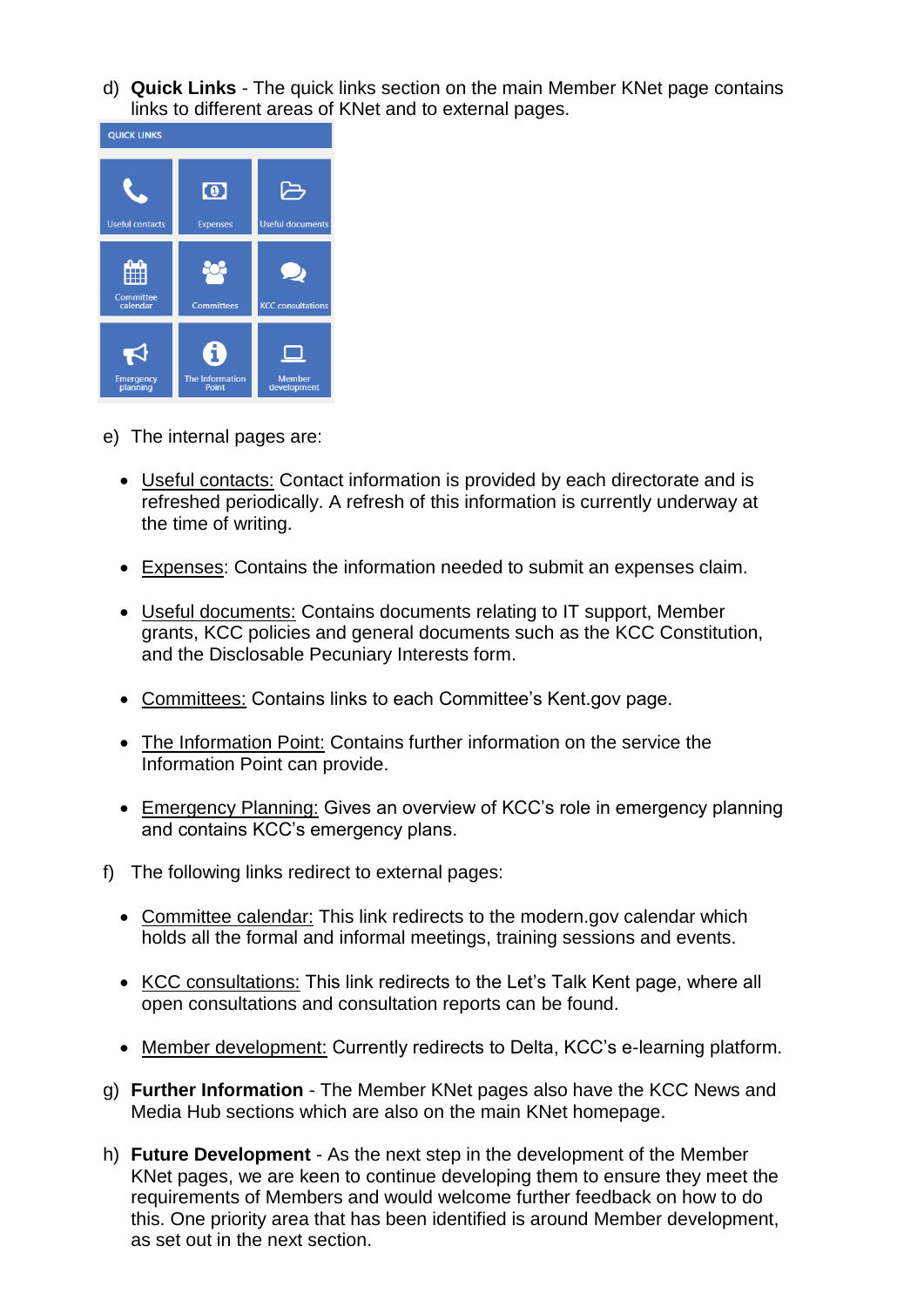## **4. Member Development**

a) As set out in the KNet pages overview, there are links to the Members' video area which has material on past briefings as well as on training and development topic. Currently, the "Member Development" tab on the "Quick Links" section of the page leads directly to the Member specific section of the Delta website. As discussed at previous meetings, Member development and training are being actively looked out – this Committee's Member Development Sub-Committee now has the formal membership agreed and this will allow it to develop the framework around Member development. This Sub-Committee will be asked to consider the Member development aspects of the KNet Member pages.

## **5. Civic Functions**

- a) One of the themes that came out of the Member induction survey carried out last year was the lack of opportunity for Members to get to know each other (and Officers) in the less formal ways that virtual meetings do not really allow. As discussed by this Committee, virtual meetings have an important part to play and will continue to do so. The scheduled programme of formal (and physical) meetings has enabled some Members to get to know each other, though this has been necessarily focused on the business being considered at Committee. Apart from full Council meetings, where again the formal business of the Council is the focus, there are few opportunities for Members to come together in larger numbers to be able to build the relationships which strengthen the sense of being one Council.
- b) I would therefore like to invite comments on the idea of arranging more civic events throughout the year which all Members would have the opportunity to attend. These would need to have a clear purpose to ensure the time of Members was being spent effectively.

## **6. Recommendation**

The Selection and Member Services Committee is asked to:

- a) Comment on the proposal to survey Members on their support needs;
- b) Provide further feedback on the Member KNet pages and ask the Member Development Sub-Committee to consider the Member development content; and
- c) Comment on the idea of organising civic events.

# **7. Background Documents**

None.

## **8. Report Author and Relevant Director**

Ben Watts, General Counsel 03000 416814 [benjamin.watts@kent.gov.uk](mailto:benjamin.watts@kent.gov.uk)

Tristan Godfrey, Strategic Governance Manager